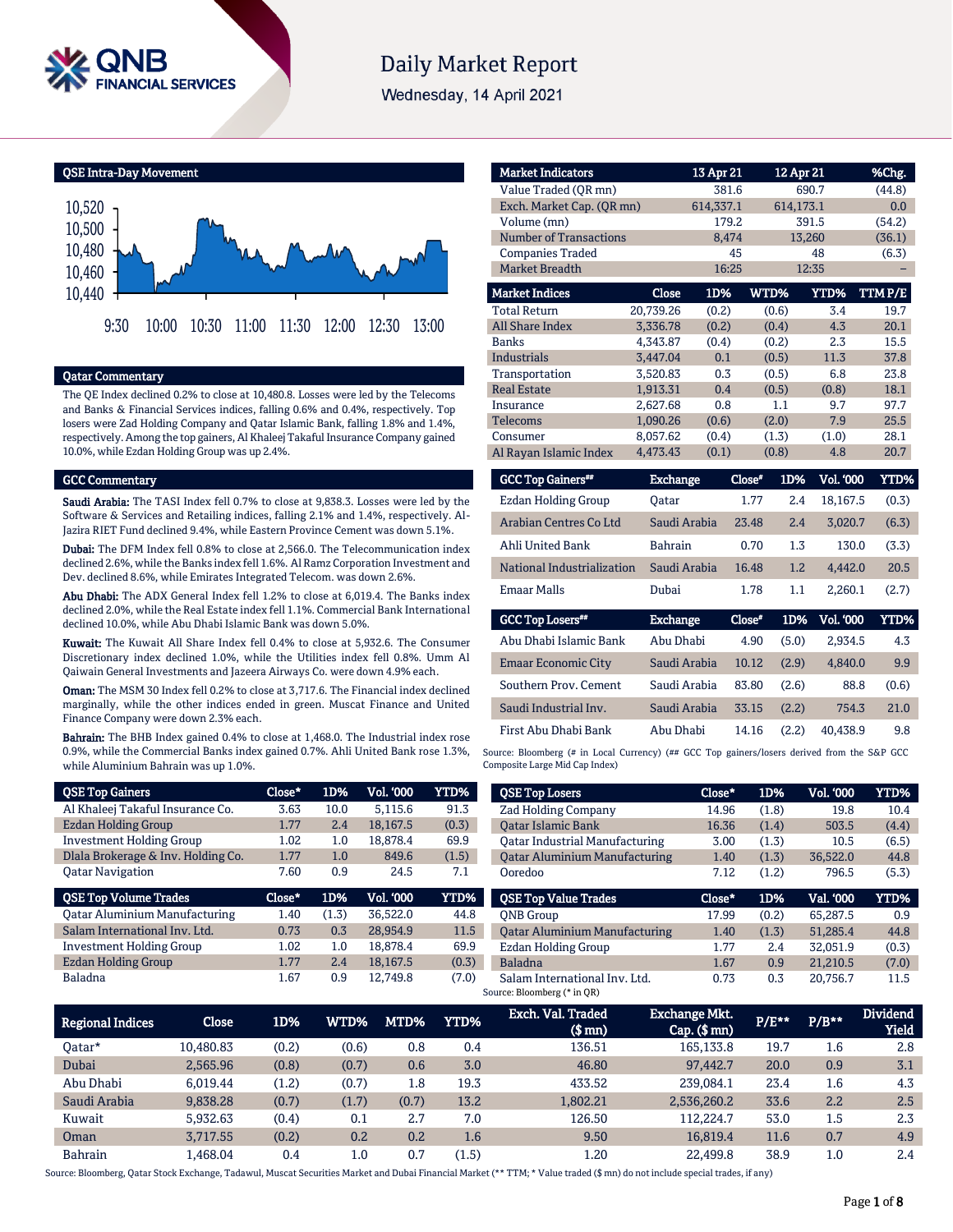# Qatar Market Commentary

- The QE Index declined 0.2% to close at 10,480.8. The Telecoms and Banks & Financial Services indices led the losses. The index fell on the back of selling pressure from Foreign shareholders despite buying support from Qatari, GCC and Arab shareholders.
- Zad Holding Company and Qatar Islamic Bank were the top losers, falling 1.8% and 1.4%, respectively. Among the top gainers, Al Khaleej Takaful Insurance Company gained 10.0%, while Ezdan Holding Group was up 2.4%.
- Volume of shares traded on Tuesday fell by 54.2% to 179.2mn from 391.5mn on Monday. Further, as compared to the 30-day moving average of 292.2mn, volume for the day was 38.7% lower. Qatar Aluminium Manufacturing Company and Salam International Investment Limited were the most active stocks, contributing 20.4% and 16.2% to the total volume, respectively.

| <b>Overall Activity</b>        | Buy %* | Sell %* | Net (QR)         |
|--------------------------------|--------|---------|------------------|
| Oatari Individuals             | 44.92% | 42.43%  | 9,485,223.6      |
| <b>Oatari Institutions</b>     | 16.61% | 12.63%  | 15,188,678.0     |
| Oatari                         | 61.53% | 55.07%  | 24,673,901.6     |
| <b>GCC</b> Individuals         | 0.68%  | 4.34%   | (13,961,634.2)   |
| <b>GCC</b> Institutions        | 4.85%  | 0.39%   | 17,035,597.9     |
| <b>GCC</b>                     | 5.54%  | 4.73%   | 3,073,963.7      |
| Arab Individuals               | 14.37% | 14.59%  | (827,026.2)      |
| <b>Arab Institutions</b>       | 0.43%  |         | 1,633,846.0      |
| Arab                           | 14.80% | 14.59%  | 806,819.7        |
| <b>Foreigners Individuals</b>  | 3.19%  | 3.79%   | (2,312,762.1)    |
| <b>Foreigners Institutions</b> | 14.95% | 21.83%  | (26, 241, 923.0) |
| <b>Foreigners</b>              | 18.13% | 25.62%  | (28.554.685.0)   |

Source: Qatar Stock Exchange (\*as a % of traded value)

#### Earnings Releases, Global Economic Data and Earnings Calendar

#### Earnings Releases

| Company                             | <b>Market</b> | <b>Currency</b> | Revenue (mn)<br>102021 | % Change<br>YoY | Operating Profit<br>$(mn)$ 102021 | % Change<br>YoY          | Net Profit<br>$(mn)$ 102021 | % Change<br>YoY |
|-------------------------------------|---------------|-----------------|------------------------|-----------------|-----------------------------------|--------------------------|-----------------------------|-----------------|
| National Biscuit Industries**       | Oman          | OMR             | 11.2                   | 4.9%            | -                                 | $\overline{\phantom{0}}$ | 0.8                         | 3.8%            |
| Oman Packaging Co.                  | Oman          | OMR             | 3.1                    | $-2.1%$         | -                                 | $\overline{\phantom{0}}$ | 0.3                         | $-26.7%$        |
| Al Omaniya Financial Services       | Oman          | OMR             | 3.6                    | $-18.9%$        | -                                 |                          | 0.6                         | 25.9%           |
| <b>Computer Stationery Industry</b> | Oman          | OMR             | 0.2                    | $-36.8%$        | -                                 | $\overline{\phantom{0}}$ | (0.1)                       | N/A             |
| Musandam Power Company              | Oman          | OMR             | 2.4                    | $-3.3%$         | $\overline{\phantom{a}}$          | -                        | (0.8)                       | N/A             |

Source: Company data, DFM, ADX, MSM, TASI, BHB. (\*\*Financial for 9 months ending March 31 , 2021)

#### Global Economic Data

| <b>Date</b> | <b>Market</b> | Source                            | <b>Indicator</b>                    | Period | <b>Actual</b> | <b>Consensus</b> | <b>Previous</b> |
|-------------|---------------|-----------------------------------|-------------------------------------|--------|---------------|------------------|-----------------|
| 04/13       | <b>US</b>     | <b>Bureau of Labor Statistics</b> | CPI MoM                             | Mar    | 0.60%         | 0.50%            | 0.40%           |
| 04/13       | <b>US</b>     | <b>Bureau of Labor Statistics</b> | <b>CPI YoY</b>                      | Mar    | 2.60%         | 2.50%            | 1.70%           |
| 04/13       | UK            | UK Office for National Statistics | Monthly GDP (MoM)                   | Feb    | 0.40%         | 0.50%            | $-2.20%$        |
| 04/13       | <b>UK</b>     | UK Office for National Statistics | <b>Industrial Production MoM</b>    | Feb    | 1.00%         | 0.50%            | $-1.80%$        |
| 04/13       | UK            | UK Office for National Statistics | <b>Industrial Production YoY</b>    | Feb    | $-3.50%$      | $-4.50%$         | $-4.30%$        |
| 04/13       | <b>UK</b>     | UK Office for National Statistics | <b>Manufacturing Production MoM</b> | Feb    | 1.30%         | 0.50%            | $-2.30%$        |
| 04/13       | UK            | UK Office for National Statistics | <b>Manufacturing Production YoY</b> | Feb    | $-4.20%$      | $-5.10%$         | $-5.00%$        |
| 04/13       | Japan         | Bank of Japan                     | Money Stock M2 YoY                  | Mar    | 9.50%         | 9.70%            | 9.60%           |
| 04/13       | Japan         | Bank of Japan                     | Money Stock M3 YoY                  | Mar    | 8.00%         | 8.10%            | 8.00%           |

Source: Bloomberg (s.a. = seasonally adjusted; n.s.a. = non-seasonally adjusted; w.d.a. = working day adjusted)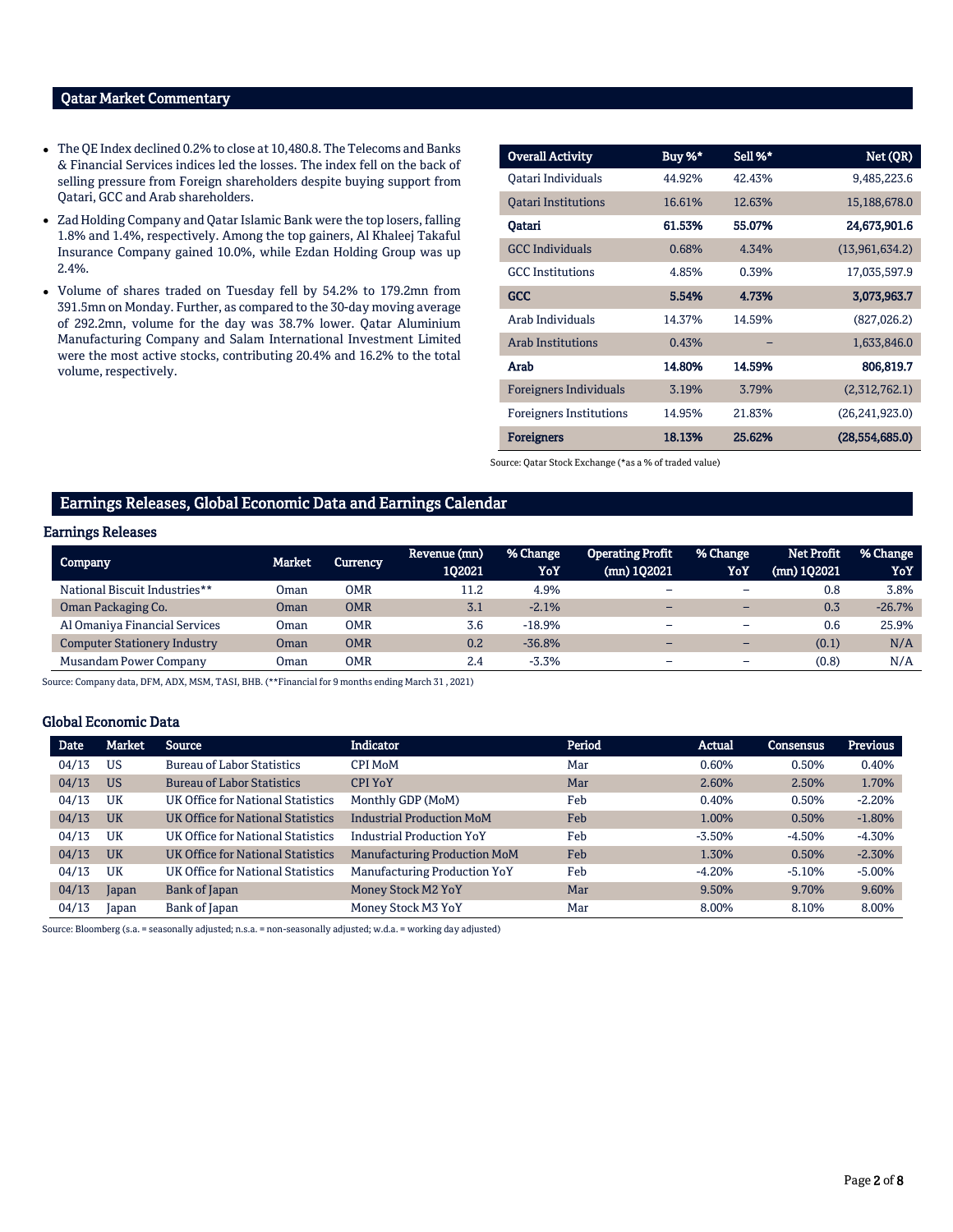### Earnings Calendar

| <b>Tickers</b> | <b>Company Name</b>                              | Date of reporting 1Q2021 results | No. of days remaining | <b>Status</b> |
|----------------|--------------------------------------------------|----------------------------------|-----------------------|---------------|
| <b>OFLS</b>    | <b>Oatar Fuel Company</b>                        | 14-Apr-21                        | $\mathbf 0$           | Due           |
| QGMD           | <b>Qatari German Company for Medical Devices</b> | 15-Apr-21                        | $\mathbf{1}$          | Due           |
| QGTS           | Qatar Gas Transport Company Limited (Nakilat)    | 18-Apr-21                        | 4                     | Due           |
| <b>MARK</b>    | Masraf Al Rayan                                  | 19-Apr-21                        | $\sqrt{5}$            | Due           |
| <b>BRES</b>    | Barwa Real Estate Company                        | 20-Apr-21                        | $\boldsymbol{6}$      | Due           |
| <b>ABQK</b>    | Ahli Bank                                        | 20-Apr-21                        | $6\,$                 | Due           |
| <b>MCGS</b>    | <b>Medicare Group</b>                            | 21-Apr-21                        | $7\overline{ }$       | Due           |
| QNNS           | <b>Qatar Navigation (Milaha)</b>                 | 21-Apr-21                        | $\overline{7}$        | Due           |
| <b>UDCD</b>    | <b>United Development Company</b>                | 21-Apr-21                        | $7\overline{ }$       | Due           |
| QIGD           | <b>Qatari Investors Group</b>                    | 21-Apr-21                        | $\overline{7}$        | Due           |
| <b>KCBK</b>    | Al Khalij Commercial Bank                        | 22-Apr-21                        | 8                     | Due           |
| <b>CBQK</b>    | The Commercial Bank                              | 25-Apr-21                        | 11                    | Due           |
| <b>VFQS</b>    | Vodafone Qatar                                   | 25-Apr-21                        | 11                    | Due           |
| <b>IGRD</b>    | <b>Investment Holding Group</b>                  | 25-Apr-21                        | 11                    | Due           |
| QEWS           | Qatar Electricity & Water Company                | 25-Apr-21                        | 11                    | Due           |
| IQCD           | <b>Industries Oatar</b>                          | 26-Apr-21                        | 12                    | Due           |
| <b>SIIS</b>    | Salam International Investment Limited           | 26-Apr-21                        | 12                    | Due           |
| <b>GWCS</b>    | <b>Gulf Warehousing Company</b>                  | 27-Apr-21                        | 13                    | Due           |
| <b>MPHC</b>    | Mesaieed Petrochemical Holding Company           | 27-Apr-21                        | 13                    | Due           |
| <b>BLDN</b>    | <b>Baladna</b>                                   | 27-Apr-21                        | 13                    | Due           |
| <b>OAMC</b>    | <b>Qatar Aluminum Manufacturing Company</b>      | 28-Apr-21                        | 14                    | Due           |
| <b>QCFS</b>    | Qatar Cinema & Film Distribution Company         | 28-Apr-21                        | 14                    | Due           |
| <b>ORDS</b>    | Ooredoo                                          | 28-Apr-21                        | 14                    | Due           |
| <b>MCCS</b>    | Mannai Corporation                               | 28-Apr-21                        | 14                    | Due           |
| QIMD           | <b>Qatar Industrial Manufacturing Company</b>    | 28-Apr-21                        | 14                    | Due           |
| <b>AKHI</b>    | Al Khaleej Takaful Insurance Company             | 28-Apr-21                        | 14                    | Due           |
| <b>DOHI</b>    | Doha Insurance Group                             | 28-Apr-21                        | 14                    | Due           |
| QISI           | Qatar Islamic Insurance Group                    | 28-Apr-21                        | 14                    | Due           |
| <b>DHBK</b>    | Doha Bank                                        | 28-Apr-21                        | 14                    | Due           |
| <b>GISS</b>    | <b>Gulf International Services</b>               | 29-Apr-21                        | 15                    | Due           |
| QOIS           | Qatar Oman Investment Company                    | 29-Apr-21                        | 15                    | Due           |
| <b>NLCS</b>    | Alijarah Holding                                 | 29-Apr-21                        | 15                    | Due           |

Source: QSE

## News

## Qatar

- GWCS to disclose its 1Q2021 financial results on April 27, 2021 Gulf Warehousing Company (GWCS) will disclose its financial statement for the period ending March 31, 2021 on April 27, 2021. (QSE)
- MERS to hold its investors relation conference call on May  $5 Al$ Meera Consumer Goods Company (MERS) announced that the conference call with the Investors to discuss the financial results for the 1Q2021 will be held on May 5, 2021 at 01:30 PM, Doha Time. (QSE)
- Qatar First Bank to hold its investors relation conference call on April 15 – Qatar First Bank announced that the conference call with the Investors to discuss the financial results for 1Q2021 will be held on April 15, 2021 at 01:30 PM, Doha Time. (QSE)
- Investment Holding Group postponed its AGM to April 19 Investment Holding Group announced that due to non-legal

quorum for the AGM on April 13, 2021, therefore, it has been decided to postpone the meeting to April 19, 2021. (QSE)

- QIIK disclose its 1Q2021 financial results on April 27 Qatar International Islamic Bank (QIIK) will disclose its financial statement for the period ending March 31, 2021 on April 27, 2021. (QSE)
- MERS to disclose its 1Q2021 financial results on April 28 Al Meera Consumer Goods Company (MERS) will disclose its financial statement for the period ending March 31, 2021 on April 28, 2021. (QSE)
- BRES to disclose its 1Q2021 financial results on April 20 Barwa Real Estate Company (BRES) will disclose its financial statement for the period ending March 31, 2021 on April 20, 2021. (QSE)
- MCGS to disclose its 1Q2021 financial results on April 21 Medicare Group (MCGS) will disclose its financial statement for the period ending March 31, 2021 on April 21, 2021. (QSE)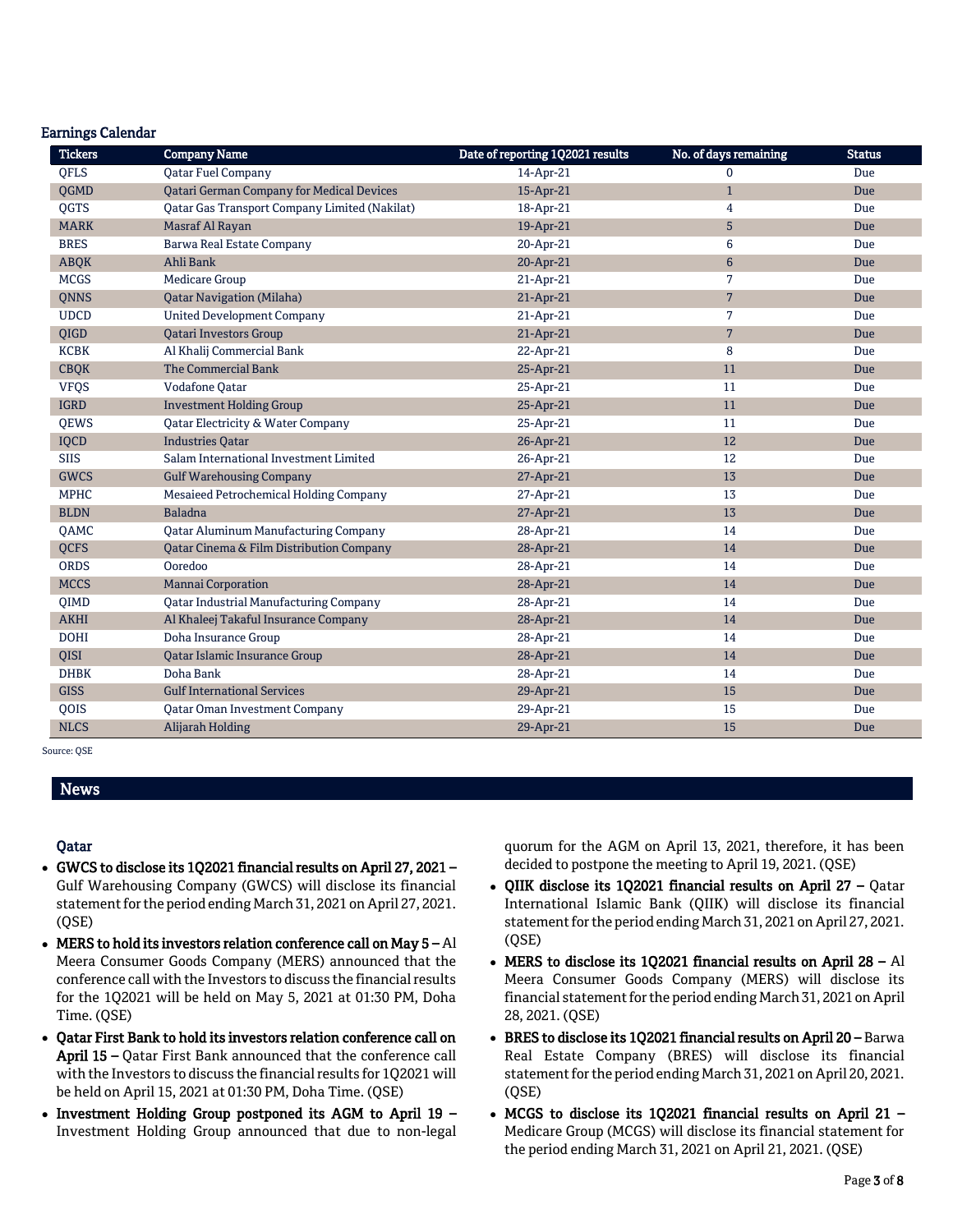- GISS to hold its investors relation conference call on May 6 Gulf International Services (GISS) announced that the conference call with the Investors to discuss the financial results for 1Q2021 will be held on May 6, 2021 at 12:30 PM, Doha Time. (QSE)
- Listing of Al Faleh Educational Holding Company as first company in Venture Market –The shares of Al Faleh Educational Holding Company were admitted yesterday to trading on the Venture Market (QEVM) dedicated to SME's. Qatar Stock Exchange (QSE) saw the first day of trading on its QEVM, demonstrating its long-term commitment to providing multiple routes to access Qatar's capital markets, in line with the government's priorities in supporting the private sector's contribution to the GDP and enhancing economic diversification efforts. The QEVM would give SME owners an opportunity to be listed in the bourse in accordance with lighter and flexible regulations. The QEVM provides SME's with many advantages as it allows them to diversify sources of funding through access to permanent equity capital whilst offering liquidity to financial, family or minority shareholders as well as visibility. QSE launched the QEVM, providing a listing and trading venue for SME's that do not fulfill listing requirement of the main market. The QEVM provides an alternative route to market for the SME's who need the access to capital that being listed entails. QSE put the amended criteria in place to provide an additional route to market for companies who sought to list without all the resource requirements and costs associated with the Main Market. In opening trading yesterday, Al Faleh Educational Holding Company (Al Faleh) achieved three firsts, becoming the first company in the education sector to trade on QSE in its twentyfour year history and becoming the first company to list under the amended QE Venture Market criteria. Importantly, Al Faleh's founder, H.E. Dr. Sheikha Aisha Bint Faleh Al Thani, is also the first woman Chairperson of a listed company in Qatar. Al Faleh will trade on the same platform and under the same operational procedures as all other companies listed in Qatar but will be distinguished in a separate tab on QSE's Market Watch and other display items. The company is trading under the ticker [FALH]. The opening price on the first day of trading was QR1.50 and the reference price was QR1 with an increase percentage of 50%. The highest price during the trading session reached QR3.50, and the lowest price was QR1.50, and the stock closed at QR2.61. As usual, price floatation for QLM will be permitted only for the first day of listing. Price fluctuation on the second day and thereafter will be permitted by 10% up/down as the case for all other listed companies. Al Faleh was able to list using a special mechanism called a 'Direct Listing'. This mechanism is common throughout the region allowing issuers to access the public markets without a public offer. (QSE)
- QSE venture market prospects getting brighter as two more listings expected – The prospects for the Qatar Stock Exchange's (QSE) venture market, which yesterday saw the advent of the first entity, appears to be getting brighter with it expecting one or two more companies this year. The QSE, which comes under the emerging market tag of the international index compilers, will soon embark on promotional campaigns to showcase its alternative capital access route for the small and medium enterprises (SMEs) through QEVM. "We are very positive on the prospects of QEVM. We hope to see at least one or two more this year," QSE's Chief Executive, Rashid bin Ali al-Mansoori said in

a reply to a query from Gulf Times after the virtual listing of Al Faleh Educational Holding Company in the QEVM. The bourse is launching a promotional campaign and the marketing department of the bourse has been given the mandate to target the SMEs, he said, adding the Qatar Development Bank (QDB) would also assist in the promotion of the country's capital market landscape. The QDB has been playing a pivotal role in supporting the QEVM through assisting the SMEs to transform into public shareholding companies, providing them with the required and consultative assistance. The QDB had entered into a memorandum of understanding (MoU) with the QSE in 2017 whereby the development institution would assist the proposed SMEs with the fees payable to listing advisers and other costs associated with the listing. The companies listed on the QEVM will pay a flat fee of QR50,000 per annum, the bourse said in its website. The country's SME development has been gathering pace, especially after 2017, and many entities within the sector are at present in a stage of expansion, thus calling for diversified source of funds. (Gulf-Times)

- New slaughterhouse opens in Umm Salal Umm Salal Municipality, in cooperation with Widam Food Company, inaugurated a new slaughterhouse in Umm Salal recently. The opening was held in the presence of AlNoubay Salem al-Marri, CEO of Widam Food Company; Mohamed Mubarak al-Sultan, head of health control at Umm Salal Municipality; and Nawal Mohamed, adviser in the office of the assistant undersecretary for Municipalities Affairs, the Ministry of Municipality and Environment (MME) said. (Gulf-Times)
- IMF: PMI signals upward trend in Qatar in early 2021 Purchasing Managers' Index (PMI) continued to signal an upward trend in early 2021 in Qatar, indicating a bounce back in activities, according to the International Monetary Fund. Activity in the wider MENA region was more resilient during the second half of 2020. The more targeted lockdowns used during the second wave had a smaller impact on mobility, which was reflected on activity, IMF said in its latest regional economic outlook. Available real GDP data in the region point to a strong rebound in the third quarter of 2020 as countries relaxed lockdown measures. Addressing a virtual media event hosted by IMF recently, Jihad Azour, Director, Middle East and Central Asia Department said, "The rise of oil price is helping the fiscal and external balances of oil exporters in MENA and supporting the recovery of the non-oil sector in the region." Azour said, "A year ago, when we convened our Spring Meetings for the first time virtually, the world was grappling with the outbreak of one of the most severe humanitarian and economic crisis. Our region reacted swiftly and with resolve, implementing measures that helped contain the pandemic spread and cushion the economic blow. Now, a year later, the COVID-19 vaccine and favorable external environment offer hope that the end of the crisis is within sight. While growth is expected to pick up in the region, the path to recovery is still long and divergent, both across and within countries, with many countries falling behind." (Gulf-Times)
- FocusEconomics: Qatar's economy set to expand on stronger demand – Qatar's economy is set to expand this year on stronger domestic and foreign demand, FocusEconomics has said in its latest report. "Investment in the energy sector and easing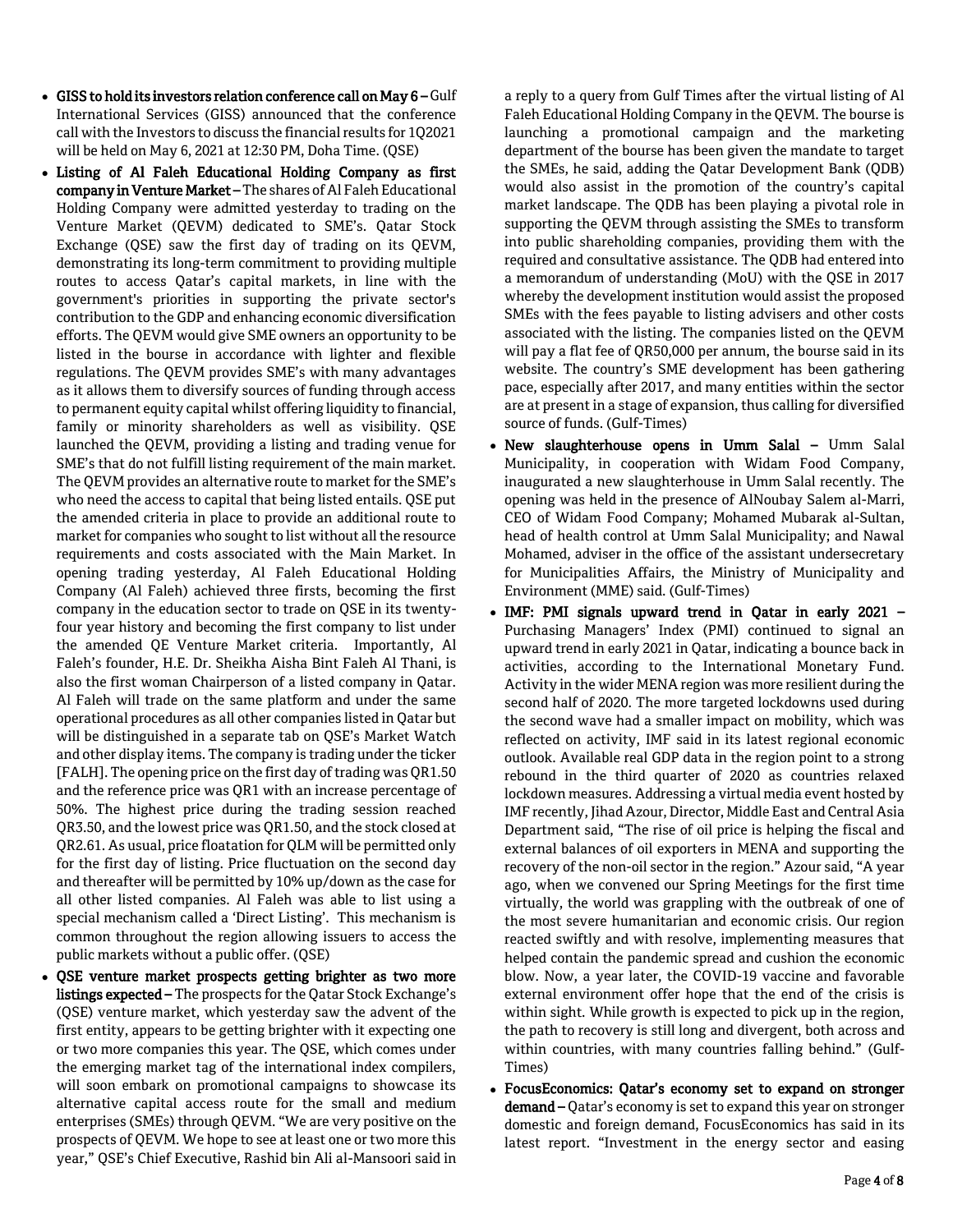tensions with Gulf neighbors should also provide support. In March, Qatar Petroleum signed a ten-year supply deal with a Chinese firm. This came after it inked supply deals with Bangladesh and Pakistan, amid plans to expand LNG output by over 40% in the next several years," the report said. FocusEconomics panelists see 2.8% rise in Qatar's GDP in 2021, which is unchanged from last month's forecast, before the growth of 3.5% in 2022. While Qatar's energy sector began the year on a robust footing with oil and gas extraction growing year-on-year in January, the country's private sector PMI readings through March suggested resilient activity nonetheless. While consumer prices in Qatar fell 1.4% in annual terms in February following January's 1.3% decline, the report said, prices are seen rising later this year on higher food and energy costs, recovering activity and a supportive base effect. "The possible implementation of VAT is an upside risk. Our panelists see consumer prices rising 1% in 2021, which is up 0.2 percentage points from last month's forecast. In 2022, our panel sees inflation averaging 2.2%," it said. The report indicated that the GDP per capita in Qatar will also increase from \$59,772 in 2021 to \$74,126 in 2025. According to the annual data released as part of the report, the overnight lending rate in the country would continue to rise from the current level of 2.5% and reach up 4.07 percent by 2024. The Qatari riyal will continue to be pegged at \$3.64 in the years to come, it said. The country would witness a sustained increase in both imports and exports in the coming years. While the merchandise exports from the country is expected to rise from \$62.9bn in 2021 to \$82.1bn in 2025, the report said, merchandise imports would increase from \$29.3bn in 2021 to \$36.3bn in 2024. (Qatar Tribune)

## International

- IMF Chief Economist: higher rates offset by positive US spillovers - International Monetary Fund (IMF) Chief Economist, Gita Gopinath said on Tuesday that a stronger growth outlook in the US has pushed up borrowing costs for emerging markets, though this has been offset by positive spillovers in many cases. Gopinath told a Peterson Institute for International Economics event that the better outlook is increasing demand for exports from many countries and has pushed down emerging market currency values. She said it was positive that the Federal Reserve was maintaining an accommodative monetary policy stance. "So far there is moregood than bad," she said of the spillover effects for emerging markets. (Reuters)
- US consumer prices increase solidly in March US consumer prices increased by the most in more than 8-1/2 years in March and underlying inflation picked up as more parts of the economy reopened thanks to increased vaccinations and massive fiscal stimulus. The consumer price index jumped 0.6% last month, the largest gain August 2012, after rising 0.4% in February, the Labor Department said on Tuesday. Excluding the volatile food and energy components, the CPI rose 0.3%. The so-called core CPI nudged up 0.1% in February. Economists polled by Reuters had forecast the overall CPI advancing 0.5% and the core CPI climbing 0.2%. The consumer price index jumped 0.6% last month, the largest gain since August 2012, after rising 0.4% in February. A 9.1% surge in gasoline prices accounted for nearly

half of the increase in the CPI. Gasoline prices rose 6.4% in February. (Reuters)

- IRS Chief says US annual 'tax gap' may exceed \$1tn The US Internal Revenue Service needs more and consistent funding to help close a "tax gap" that is leaving perhaps more than \$1tn in legally owed taxes uncollected every year, IRS Commissioner, Charles Rettig said on Tuesday. Rettig told the Senate Finance Committee that new sources of wealth have arisen since 2011- 2013, when the last official annual tax gap estimate of \$441bn was made, including cryptocurrencies and the rising use of complex, foreign-source income. "If you add those in, I think it would not be outlandish, that the actual tax cap could approach, and possibly exceed \$1tn" on an annual basis, Rettig said. (Reuters)
- Fed's Harker says central bank will 'hold steady' for now The US economy could grow by around 5% to 6% this year, buoyed by increased vaccinations and strong fiscal aid, but the Federal Reserve is not going to pull back its support yet, Philadelphia Federal Reserve Bank President, Patrick Harker said on Tuesday. "For now, Fed policy is going to hold steady," Harker said in remarks prepared for a virtual event organized by the Delaware State Chamber. "While the economic situation is improving, recovery is still in its early stages, and there's no reason to withdraw support yet." Policymakers agreed last month to leave interest rates near zero and keep purchasing \$120bn a month in bonds until the economy makes "substantial further progress" toward the Fed's goals for inflation and maximum employment. (Reuters)
- UK economy grew in February as firms readied for lockdown easing – Britain's economy grew by 0.4% in February from January as companies prepared for the lifting of a third coronavirus lockdown, according to official data which also showed a partial recovery in post-Brexit trade with the European Union. Economists polled by Reuters had expected growth of 0.6%. However, the data also showed that the fall in GDP in January was not as severe as previously estimated, down by 2.2% compared with the initial reading of a 2.9% drop. Britain's economy shrank by almost 10% last year, its biggest slump in more than three centuries and a more severe fall than in most European economies, as the country was battered by the coronavirus pandemic. Tuesday's data showed GDP remained 7.8% below its level a year earlier, shortly before the pandemic swept Europe, and was 3.1% lower than its level in October, before the two latest lockdowns hammered Britain's huge services sector. (Reuters)
- German investor morale falls in April on lockdown fears, ZEW says - Investor sentiment in Germany fell unexpectedly in April, the ZEW economic research institute said on Tuesday, citing rising fears that private consumption could be depressed as Europe's largest economy gets closer to extending lockdown measures. The ZEW said its survey of investor economic sentiment fell to 70.7 points, its first drop since November 2020, from 76.6 the previous month. A Reuters poll had forecast a rise to 79.0. "The financial market experts are somewhat less euphoric than in the previous month," ZEW President, Achim Wambach said in a statement. "The ZEW indicator of economic sentiment is, however, still at a very high level and the current situation is assessed much more positively than in March."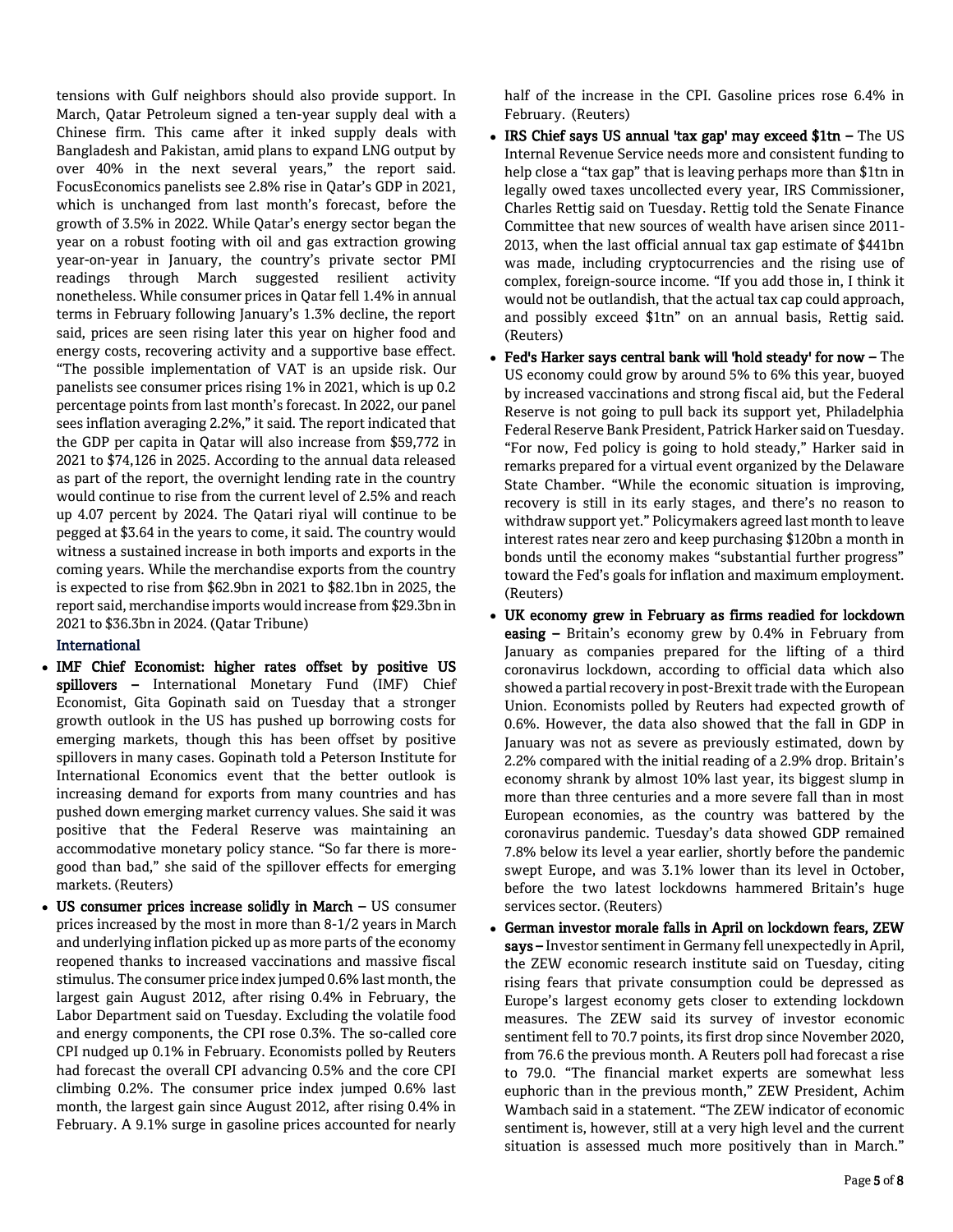Germany tightened lockdown measures in December to counter a third-wave of coronavirus infections and the economy is expected to shrink in the first three months of the year. (Reuters)

• Surprise drop in Japan machinery orders stokes recovery fears -Japan's core machinery orders unexpectedly fell the most in about a year in February, government data showed, dashing hopes for a pick-up in capital expenditure needed for a private sector-led recovery from the coronavirus-induced slump. Policymakers are counting on companies to spend their huge cash piles on investment in plant and equipment and wage hikes to help pull the world's third-largest economy out of deflation and stagnation. Many companies however are reluctant to invest amid worries over a fourth wave of COVID-19 infections, although a gradual recovery is expected later this year as vaccinations become more accessible. The Cabinet Office data on Wednesday showed core orders, a highly volatile data series regarded as an indicator of capital spending in the coming six to nine months, fell 8.5% in February from the previous month. It was a second straight month of contraction and marked the fastest decline since April 2020. A Reuters poll of economists had predicted 2.8% growth, following a 4.5% drop in January. (Reuters)

# Regional

- OPEC raises 2021 oil demand growth forecast on hope pandemic wanes – OPEC on Tuesday raised its forecast for growth in world oil demand this year on expectations the pandemic will subside, providing help for the group and its allies in their efforts to support the market. Demand will rise by 5.95mn bpd in 2021, or 6.6%, the OPEC forecast in its monthly report. That is up 70,000 bpd from last month. "As the spread and intensity of the COVID-19 pandemic are expected to subside with the ongoing rollout of vaccination program, social distancing requirements and travel limitations are likely to be scaled back, offering increased mobility," OPEC said in the report. The upward revision marks a change of tone from previous months, in which OPEC has lowered demand forecasts because of continued lockdowns. A further recovery could bolster the case for OPEC and its allies, known as OPEC+, to unwind more of last year's record oil output cuts. (Reuters)
- Refinitiv report: M&As in MENA region register 19% YoY growth to \$17.1bn in 1Q2021 – The mergers and acquisitions (M&As) in the Middle East and North Africa or MENA region registered 19% YoY growth to \$17.1bn during the first three months of 2021, according to Refinitiv. There was also a record number of deals with 270, the highest start to a quarter, a Refinitiv report said, adding the target M&A increased 55% from last year to \$12.7bn this quarter, the second-highest on record. The outbound M&A delivered a positive start to the quarter representing \$3.9bn in value and already overtaking 2020 full-year volumes. The domestic M&A saw a 73% increase from last year with \$9.4bn in deal value. The advisory fees earned from completed M&A transactions generated \$20.4mn, down 74% representing the second-lowest total in the last ten years. The report also said the MENA debt issuance totaled \$34.8bn during the first quarter of 2021, up 61% from the same period in 2020 and the best start to a year since its record began in 1980. As much as 48% of this total came from investment grade issuance which totaled \$17bn, the best start to a year since its records began in 1980. Saudi Arabia

and the UAE were the most active issuer nations with \$12.3bn and \$7.5bn in bond proceeds, respectively. (Gulf-Times.com)

- Aramco seeks an LNG cargo for May 24-26 delivery to South Korea – Aramco seeks an LNG cargo on a DES basis for May 24- 26 delivery to South Korea, according to sources. Aramco will supply the shipment to S-Oil. (Bloomberg)
- Saudi Aramco-Dow JV Sadara restarts Ethylene Cracker unit Saudi Aramco-Dow joint venture, Sadara Chemical has resumed operations of its mixed-feed cracker unit after completion of unplanned repair work that began on March 16. Downstream production units have been fully restored, repairs were completed faster than initially anticipated and actions were taken to mitigate financial and customer impact. (Bloomberg)
- Maire Tecnimont wins \$500mn order in Saudi Arabia Maire Tecnimont has won a \$500mn engineering, procurement and construction lump sum turnkey contract related to the set up of two polypropylene units in Saudi Arabia, the Italian oil services group said in a statement on Tuesday. The contract was awarded to Maire's units Tecnimont and Tecnimont Arabia Limited by Advanced Global Investment Company (AGIC), a unit of Saudi Arabia-based petrochemical company Advanced Petrochemical. The polypropylene units will each have a capacity of 400,000 tons per year and will be located in an industrial complex in the city of Jubail, the company added. The project is expected to be completed by the second quarter of 2024. (Reuters)
- Samsung Engineering wins 735bn Won Saudi Arabia project Samsung Engineering has won order for 735bn Won from Advanced Global Investment Company to build propylene production and other facilities in Jubail, according to regulatory filing. Name of project is AGIC Propane Dehydrogenation & Utilities and Offsites Project. The propylene facility to have annual capacity of 843,000 tons. The contract is valid through June 2024. (Bloomberg)
- UAE banks' loan loss provisions surge 71.6% to \$8.2bn Banks in the UAE booked the biggest spike in loan loss provisions (LLP) in the GCC with an increase of \$3.4bn or 71.6% to reach \$8.2bn in 2020 as the total LLP recorded across the region reached an alltime high of \$20.3bn. The banking industry was amongst the sectors that reported a decline in profits during 2020. The sector's \$11.8bn fall in net profits was led by higher provisions booked by banks across the region as bad loans increased during the year due to the pandemic, according to GCC Corporate Earnings Report by Kamco Invest. On the other hand, Saudi Arabian banks booked the lowest percentage increase in LLP at 37.6% or \$1.3bn to reach \$4.6bn during the year. Banks in the region set aside \$6.4bn for doubtful credit during 4Q2020, the highest for a quarter ever recorded in the region. (Zawya)
- UAE's Gulf Islamic Investments acquires residential development in London – The UAE-based Gulf Islamic Investments (GII), a Shari'ah-compliant global financial services firm, said it has acquired a residential development in London's premium West End. The property, overlooking Hyde Park, marks GII's second property development venture in the UK and takes the total value of GII's investments in the UK property development sector to approximately GBP250mn. The acquisition is consistent with GII's focus on acquiring high quality real estate assets in developed markets, GII said in a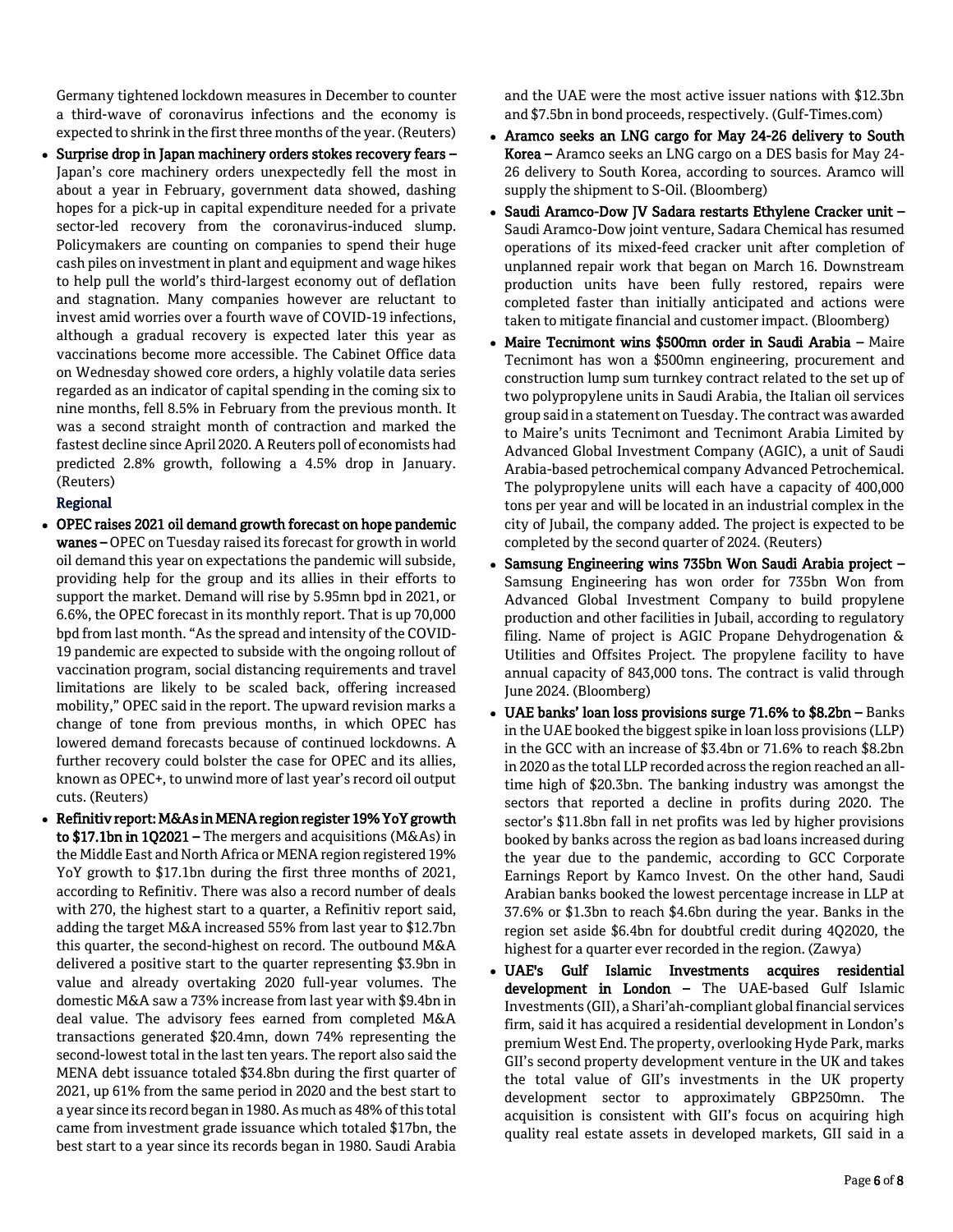statement. It did not mention a value for the acquisition. (Zawya)

- Dubai's DP World seeks \$210.2mn in damages from Djibouti Dubai's DP World, one of the world's largest port operators, is seeking \$210.2mn in damages from Djibouti's government in an ongoing legal battle over port concession rights, documents related to the dispute, seen by Reuters, showed. DP World and Djibouti have since 2012 been locked in the dispute over DP World's concession to operate the Doraleh Container Terminal, which is located in the Horn of Africa along key trade routes at the southern entrance to the Red Sea. Djibouti seized the terminal from state -owned DP World in 2018. The London Court of International Arbitration has previously ruled that DP World's concession to operate the terminal is legal and binding and ordered it be restored. (Reuters)
- Dubai Islamic Bank breaks pricing record for Gulf AT1 bonds Dubai Islamic Bank (DIB), the largest Islamic lender in the UAE, launched a \$500mn sale of Additional Tier 1 sukuk at 3.375% on Tuesday, setting a record low rate for the perpetual debt instrument out of the Gulf. The Islamic bonds were launched at the lower end of a final price guidance range between 3.375% and 3.5%, which was tightened by 25 basis points from earlier guidance, a document from one of the banks on the deal showed. (Reuters)
- ADNOC Logistics & Services acquires two additional VLCCs The shipping arm of Abu Dhabi National Oil Co. (ADNOC) has now added eight very large crude carriers to its fleet this year. Acquisitions include a new -build VLCC expected in 1Q2023 and another vessel scheduled for second quarter this year. ADNOC Logistics added total crude oil cargo capacity of 16mn barrels this year. It expects fleet expansion to play "a significant role" in supporting ICE Murban Futures. (Bloomberg)
- Kuwait sells KD240mn 91-day bills; bid-cover at 11.45x Kuwait sold KD240mn of 91 -day bills due on July 13. Investors offered to buy 11.45 times the amount of securities sold. The bills have a yield of 1.125% and settled on April 13. (Bloomberg)
- Oman's March consumer prices fall 0.37% YoY Oman's consumer prices fell 0.37% YoY in March versus a fall of 1.37% in February, according to the Oman National Centre For Statistics & Information. (Bloomberg)
- FDI into Bahrain soars 3.3% despite COVID-19 Foreign direct investment into Bahrain continued to grow last year, despite the global impact of the Covid -19 pandemic. Provisional results of the 2020 Foreign Direct Investment (FDI) Survey showed a 3.3% increase in FDI volume to BHD11.9bn, the Information and eGovernment Authority (iGA) announced. The survey, conducted in collaboration with the Central Bank of Bahrain and the Economic Development Board, measures the volume and inflows of foreign investments made by key entities in different economic sectors. (Zawya)